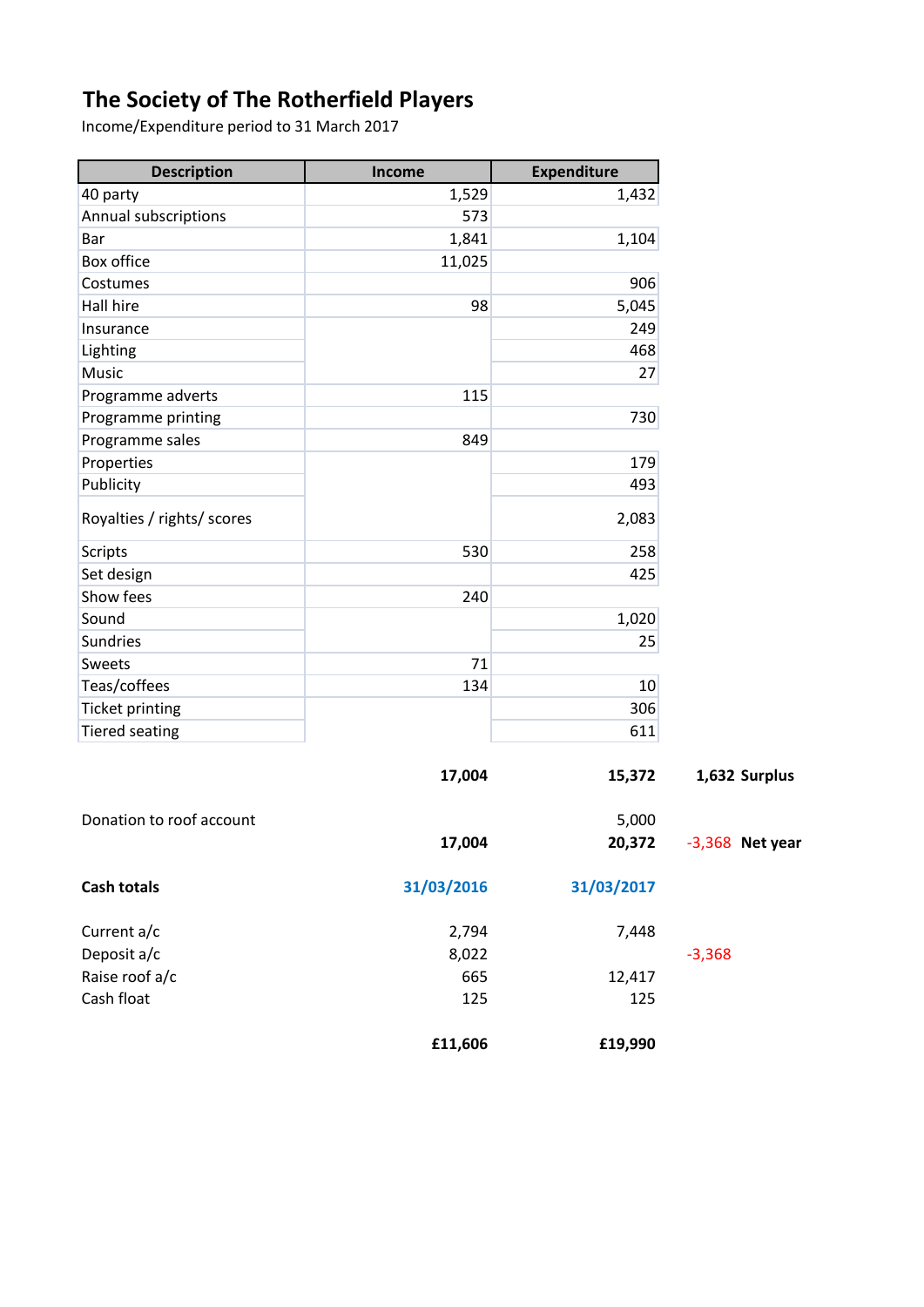## **Plaza Suite - May 2016**

| <b>Description</b>         | <b>Income</b> | <b>Expenditure</b> |
|----------------------------|---------------|--------------------|
| Bar                        | 254           | 21                 |
| Box office                 | 1,939         |                    |
| Charity                    | 210           | 210                |
| Costumes                   |               | 97                 |
| Hall hire                  |               | 1,243              |
| Programme adverts          | 30            |                    |
| Programme printing         |               | 198                |
| Programme sales            | 221           |                    |
| Publicity                  |               | 198                |
| Royalties / rights/ scores |               | 274                |
| <b>Scripts</b>             | 60            |                    |
| Set design                 |               | 63                 |
| Teas/coffees               | 54            |                    |
|                            |               |                    |

£2,767 £2,303 £464

**Surplus**

## **Annie Get Your Gun - October 2016**

| <b>Description</b>         | <b>Income</b> | <b>Expenditure</b> |
|----------------------------|---------------|--------------------|
| Bar                        | 809           | 369                |
| Box office                 | 5,809         |                    |
| Costumes                   |               | 461                |
| Hall hire                  |               | 2,115              |
| Lighting                   |               | 468                |
| Programme adverts          | 35            |                    |
| Programme printing         |               | 264                |
| Programme sales            | 422           |                    |
| Properties                 |               | 179                |
| Publicity                  |               | 151                |
| Royalties / rights/ scores |               | 2,025              |
| <b>Scripts</b>             | 420           |                    |
| Set design                 |               | 76                 |
| Show fees                  | 240           |                    |
| Sound                      |               | 1,020              |
| Sweets                     | 71            |                    |
| Teas/coffees               |               | 11                 |
| <b>Ticket printing</b>     |               | 108                |
|                            |               |                    |
|                            | £7,806        | £7,248             |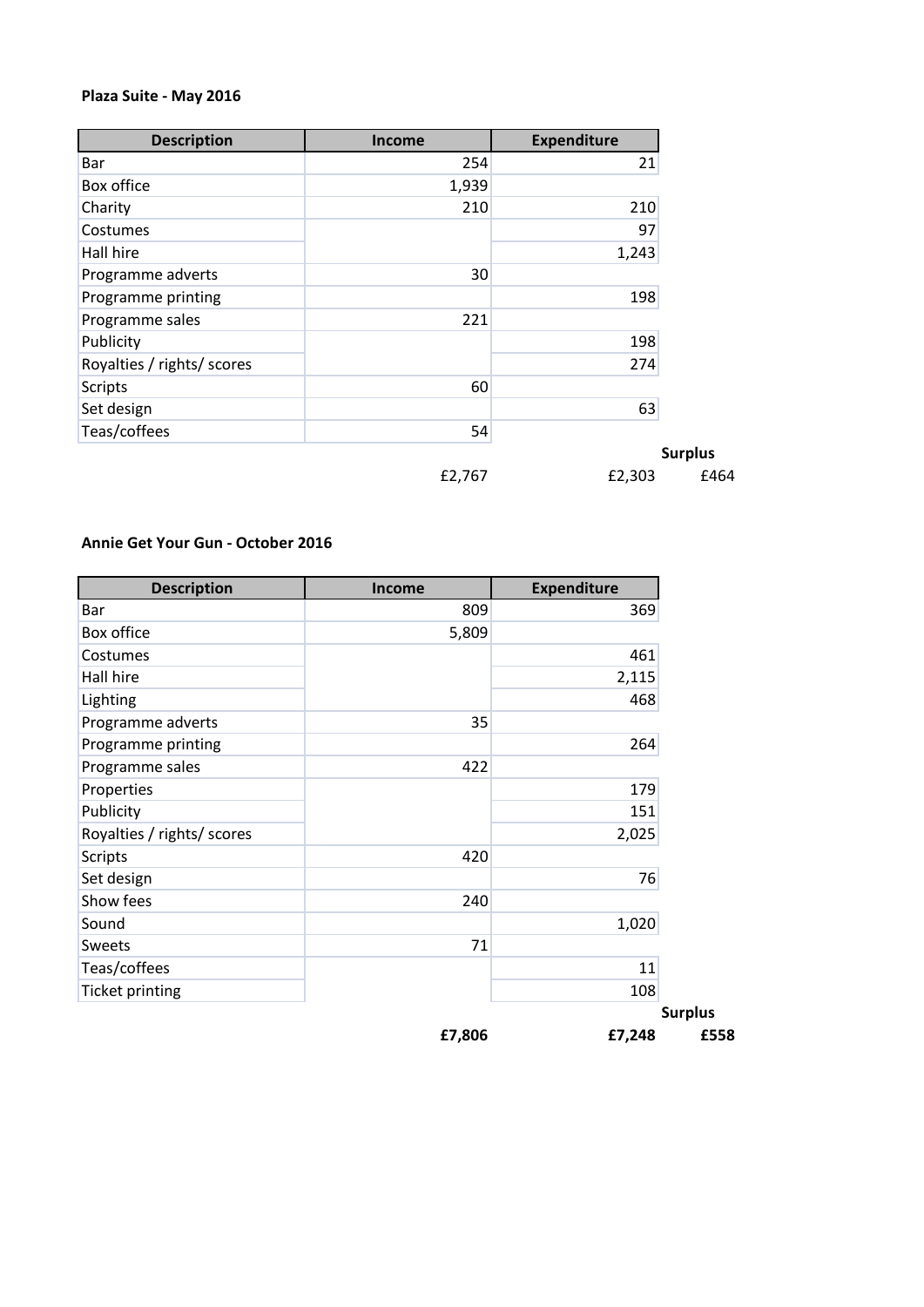## **Treasure Island - January 2017**

| <b>Description</b>         | <b>Income</b> | <b>Expenditure</b> |
|----------------------------|---------------|--------------------|
| Bar                        | 482           | 393                |
| Box office                 | 3,277         |                    |
| Costumes                   |               | 420                |
| Hall hire                  |               | 1,491              |
| Music                      |               | 27                 |
| Programme adverts          | 10            |                    |
| Programme printing         |               | 216                |
| Programme sales            | 206           |                    |
| Publicity                  |               | 166                |
| Royalties / rights/ scores |               | 246                |
| <b>Scripts</b>             | 50            | 173                |
| Set design                 |               | 95                 |
| Teas/coffees               | 80            |                    |
| <b>Ticket printing</b>     |               | 126                |
| <b>Tiered seating</b>      |               | 611                |
|                            |               | <b>Surplus</b>     |
|                            | £4,105        | £3,965             |